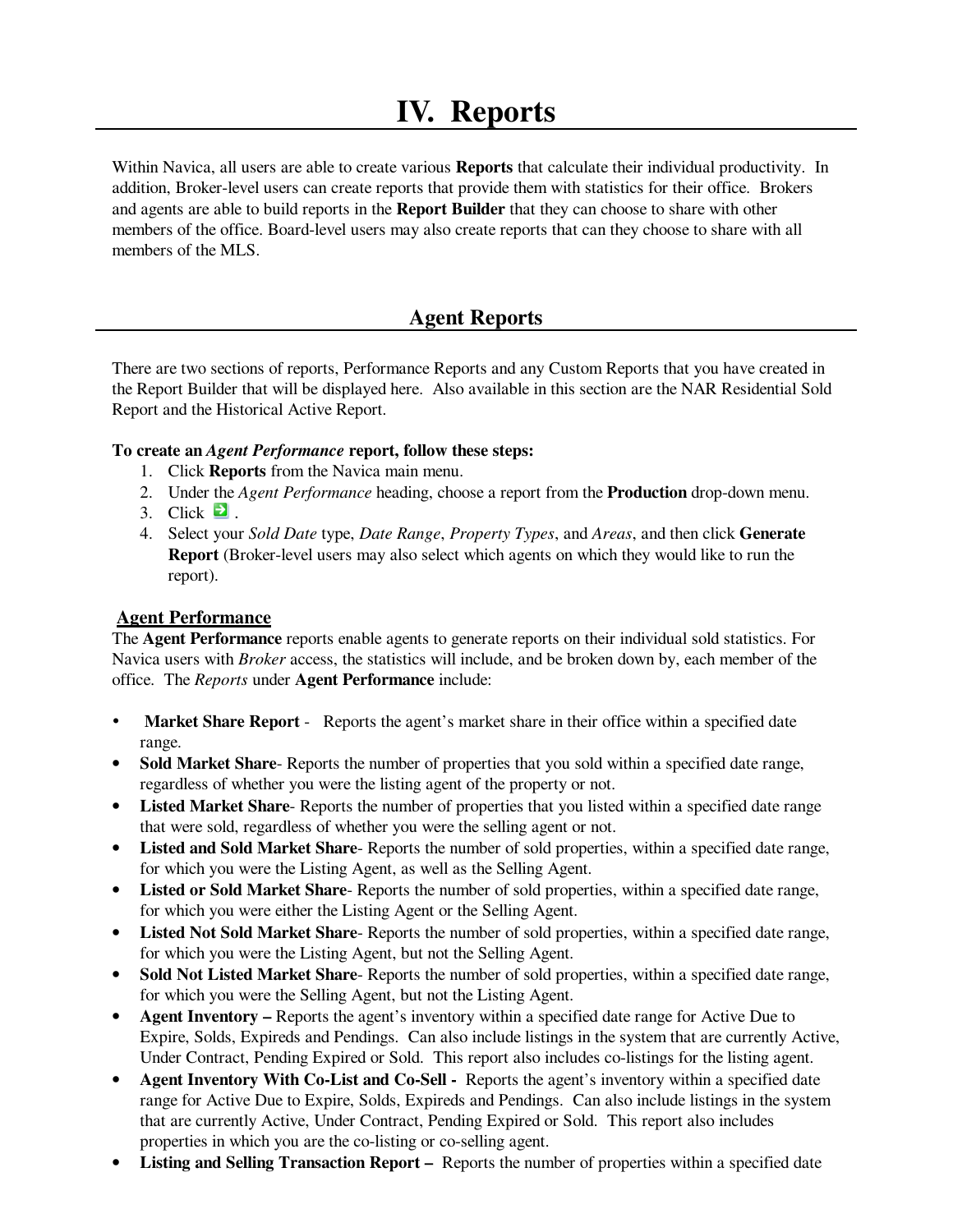range with what the agent has listed and sold providing credit in volume, percentage and dollar value for both sides of the transaction. It also reports the number of co-op sales for the agent as well as the number of transactions and agent participated in.

- **Market Comparison Report** Reports the sold number of units and dollar volume for property types comparing one specific date range to another.
- **Market Comparison Report by Price** Reports the number of sold units and dollar volume grouped by price ranges comparing one date range to another.
- **Activity Reported This Period** Reports activity grouped by Area, Property Type and Date Range. Includes all statuses, Total Listing Volume, Total Sold Volume and Total Co-op Volume as well as average sales volume and average days on market.
- **NAR Residential Sold Report-** This report will give you total sales by price in a defined date range. It will also give you statistics on *New Listings* that sold within the specified time period, and a breakdown of sales by the type of *Financing*. The **NAR Report** provides stats for the *Residential* property type by default, and includes an *Other* category, which is a second property type that is determined by your MLS.
- **Historical Active Report** This report will provide a list of active properties within a specified date range regardless of their status now.

# **Firm Reports**

#### **To create a** *Firm Performance* **report, follow these steps:**

- 1. Click **Reports** from the Navica main menu.
- 2. Under the *Firm Performance* heading, choose a report from the **Production** drop-down menu.
- 3. Click  $\Box$ .
- 4. Select the *Sold Date* type, *Date Range*, *Property Types*, and *Areas* you would like to include.
- 5. Click **Generate Report** to load the report onto your screen.

### **Firm Performance**

Broker access-level users can generate the following reports that provide sold statistics for each office within the MLS:

- **Market Share By Office** Report compares your office market share to with all other offices.
- **Sold Market Analysis Reports the values of Sales and Co-op Sales grouped by property type and** area.
- **Sold Market Share** Reports the total number of properties sold by each office, within a specified time period, regardless of whether the listing belonged to the office or not.
- **Listed Market Share** Reports the total number of sold properties within a specified time period that each office listed, regardless of whether the firm was the selling office as well.
- **Listed and Sold Market Share** Reports the total number of properties, within a specified time period, in which the firm was both the *Listing Office* and *Selling Office* for the property.
- **Listed or Sold Market Share-** Reports the total number of properties, within a specified time period, in which the firm was either the *Listing Office* or *Selling Office*.
- **Listed Not Sold Market Share** Reports the total number of properties, within a specified time period, in which the firm was the *Listing Office*, but not the *Selling Office*.
- **Sold Not Listed Market Share** Reports the total number of properties, within a specified time period, in which the firm was the *Selling Office*, but not the *Listing Office*.
- **Listing and Selling Transaction Report** Reports the total number of units sold for each office, with a breakdown in the number of *Co-op Sales* and *List & Sold by Sales*, within a specified date range.
- **Broker Inventory**  This report allows the Broker to load an inventory of the office's listings. He/she can specify the type listings to be included on the report. The statuses of listings available include: **Active Due to Expire, Solds, Expired, Pending, Under Contract in System, Active Listings in**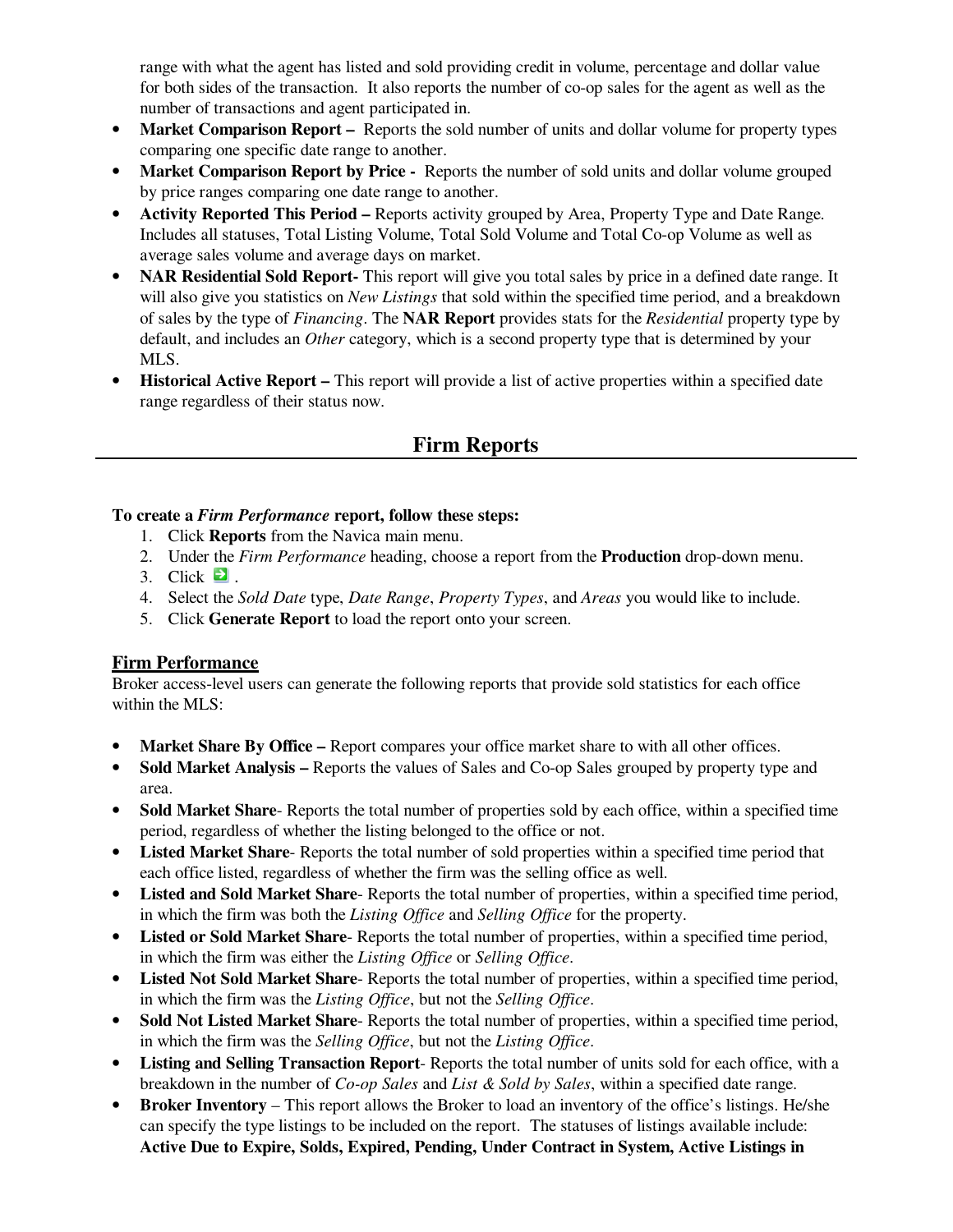**System, Pending Listings in System, Sold Listings in System**, and **Expired Listings in System**.

- **Sold Percentage of Listed Property**  Reports each agent's list to sale percentage within their office.
- **Activity Reported This Period**  Reports activity grouped by Area, Property Type and Date Range. Includes all statuses, Total Listing Volume, Total Sold Volume and Total Co-op Volume as well as average sales volume and average days on market.
- **NAR Sold Residential Report** This report will give you total sales by price in a defined date range. It will also give you statistics on *New Listings* that sold within the specified time period, and a breakdown of sales by the type of *Financing*. The **NAR Report** provides stats for the *Residential* property type by default, and includes an *Other* category, which is a second property type that is determined by your MLS.

## **Report Builder**

The **Report Builder** enables you to create personalized reports that include the data fields of your choosing. The types of reports you can create include:

• Listing • Selling • Selling • Listing and Selling

In addition to choosing the fields for your report, you may also choose the colors and fonts that you would like to use. For Board-level users, you may choose to share your report with other members of the MLS. Broker access-level users are able to create reports that can be shared with other members of their office.

*To create a report using the Report Builder***, follow these steps:** 

- 1. Click **Reports** from the Navica main menu.
- 2. Click the **Report Builder** tab.
- 3. Select your **Report Type**, and adjust your preferences for **Report Totals**, **Report Border**, **Row Color Divider**, and **Distinguish First Column**.
- 4. Select the **Calculated Fields** you would like to use in your report. These are the columns of statistical data that will be included in your report. To select more than one field, press and hold your **Ctrl** key while clicking your other choices.
- 5. Choose how you would like to group your data by clicking a field from the **Select Group By** menu.
- 6. Type a **Main Title** for your report.
- 7. Type the **Font Sizes** you would like to use for your report titles and headers (or, you may use the default settings).
- 8. Select the **Font Colors** and **Background Color**s you would like to use by clicking on one of the color boxes under these headings. This will open up a color wheel for you to click on the color of your choice. Once you have made your selection from the color wheel, click on **OK**. The color code will be placed in the space to the left of the color box.
- 9. Select your **Font Styles** from the drop-down menu.

Click **Save.** Or, if you would like to look at your report before saving the setup, click **Preview.** Then click the **Close Window** link to return to the *Report Builder* so that you can **Save** the setup.

#### **Custom Reports**

The **Custom Reports** enables you to load your customized reports that you created under the **Report Builder**. For instructions on building custom reports, please refer to the section titled **Report Builder**.